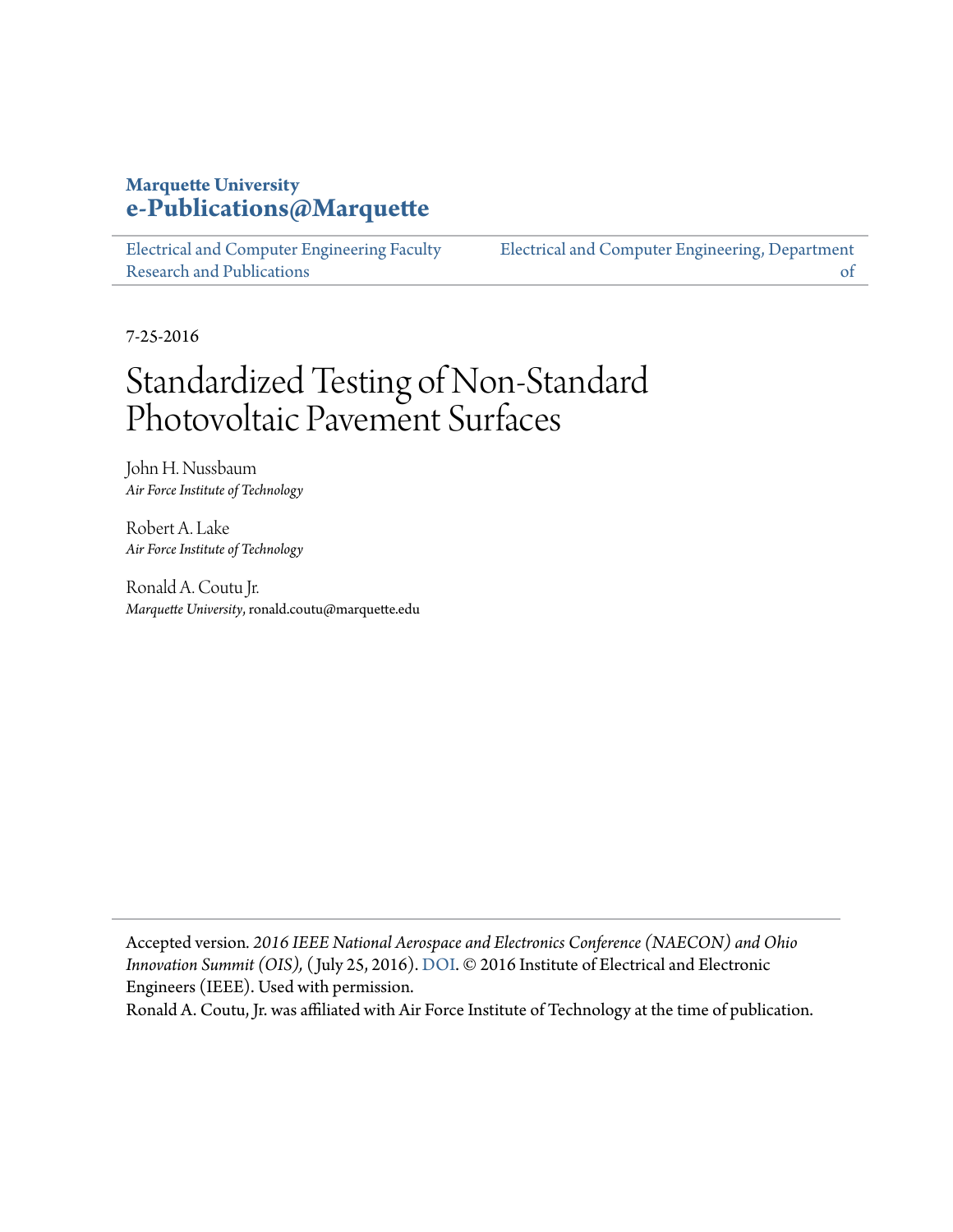#### **Marquette University**

## **e-Publications@Marquette**

## *Electrical and Computer Engineering Faculty Research and Publications/College of Engineering*

*This paper is NOT THE PUBLISHED VERSION;* **but the author's final, peer-reviewed manuscript.**  The published version may be accessed by following the link in the citation below.

*2016 IEEE National Aerospace and Electronics Conference (NAECON) and Ohio Innovation Summit (OIS)*, (July, 2016). **DOI**. This article is © Institute of Electrical and Electronic Engineers (IEEE) and permission has been granted for this version to appear in [e-](http://epublications.marquette.edu/)[Publications@Marquette.](http://epublications.marquette.edu/) Institute of Electrical and Electronic Engineers (IEEE) does not grant permission for this article to be further copied/distributed or hosted elsewhere without the express permission from Institute of Electrical and Electronic Engineers (IEEE).

#### Contents

| SECTION V. Standardized Testing of Non-Standard Photovoltaic Pavement Surfaces 14 |  |  |
|-----------------------------------------------------------------------------------|--|--|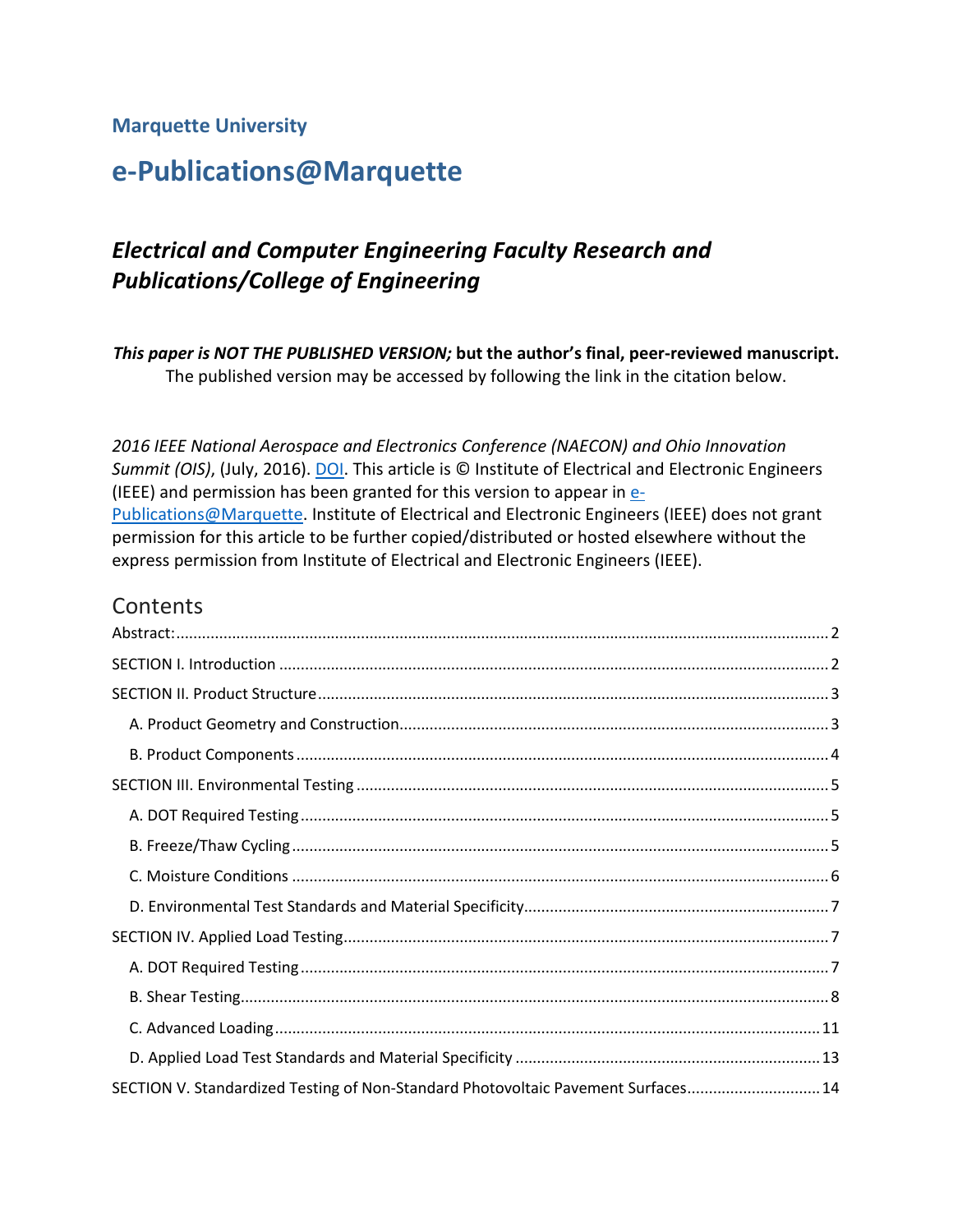# Standardized testing of non-standard photovoltaic pavement surfaces

## John H. Nussbaum

Department of Systems Engineering and Management, Air Force Institute of Technology, Wright Patterson AFB, OH

### Robert A. Lake

Department of Systems Engineering and Management, Air Force Institute of Technology, Wright Patterson AFB, OH

### Ronald A. Coutu

Department of Systems Engineering and Management, Air Force Institute of Technology, Wright Patterson AFB, OH

## <span id="page-2-0"></span>Abstract:

Emerging photovoltaic products have expanded the applications for the technologies into markets previously unconsidered for what was thought to be a delicate electronic product. One company leading this effort, Solar Roadways, Incorporated, is producing pavement replacing photovoltaic systems and proposing their use in everything from sidewalks to runways. Current pavement testing methods cannot be applied to these non-homogenous structures to identify if they can support the required loads. However, the standards called out specifically for pavements may be able to be translated to these products and their non-homogenous structures and non-standard materials to identify if they are able to perform similarly to standard pavements. This research modified existing test standards in several ways: rigid pavements standards for advanced loading, structural adhesive standards for shear loading, structure specific standards for moisture conditioning, and application specific standards for freeze/thaw cycling. These modifications are due to the fact that the materials in these emerging products do not have established tests to evaluate their performance in non-traditional applications. The future of electronics is dependent on product unique applications. This, in turn, requires finding methods of testing them based on application, extrapolation, or correlation to traditional material testing which enables faster product development and subsequent roll out.

## <span id="page-2-1"></span>SECTION I. Introduction

At an increasing rate, electronic products are being incorporated into devices and used for applications they previously had not been. In attempting to develop these products, material specific, standardized testing methods often do not include variations and adjustments for these nonstandard materials. While material specific testing standards are valuable in identifying the characteristics of each material, rapid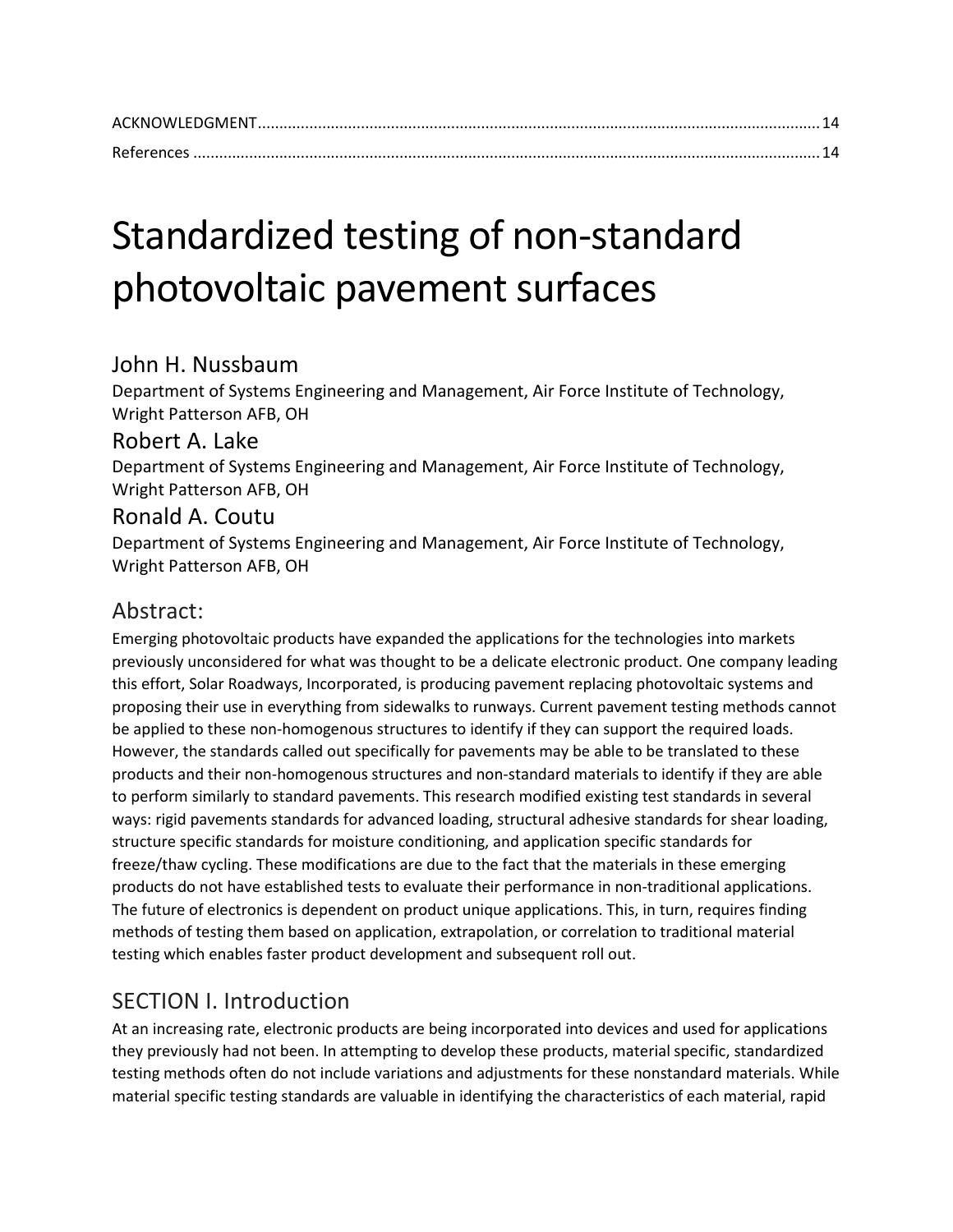prototyping can be accelerated by creating variations allowing testing on non-standard materials being used in a similar application. Alternatively, it can be done through the establishment of a set of test standards specific to the applications and anticipated real-world stressors rather than the materials. In this research, we will hypothesize methods for the application, extrapolation, or correlation of standard test methods to the Solar Roadways, Incorporated's SR3 model product to establish its performance characteristics. No current standards exist to identify if a glass and polymer laminate structure can endure the novel loads and stresses of a typical pavement. Therefore, standards will have to be used in nonstandard ways to evaluate the ability of this product and its materials to be used in a novel way in order to accelerate the product's roll out.

The Solar Roadways, Incorporated (SRI) SR3 Paver product is a modular system of reinforced photovoltaic pavers constructed of layers of tempered glass, polymer, metal, and composites with integrated electronic components. Because of its construction, it will be exposed to the same loads as a standard pavement, both environmental as well as static and dynamic. However, current standards to analyze paved surfaces are designed specifically for homogenously mixed materials such as Asphaltic Cement Concrete (ACC) and Portland Cement Concrete (PCC). These standards are well established and widely accepted through various governing bodies such as American Society for Testing and Materials (ASTM), American Association of State Highway and Transportation Officials (AASHTO), Federal Highway Administration (FHWA), Federal Aviation Administration (FAA), etc. For the purposes of this research, the focus will be on ASTM standards and how they can be used in non-standard methods to identify the metrics required of the SR3 product to compare to traditional pavements in an attempt to identify if it meets specifications of the FHWA and FAA.

## <span id="page-3-0"></span>SECTION II. Product Structure

#### <span id="page-3-1"></span>A. Product Geometry and Construction

The SR<sub>3</sub> product is a hexagonal paver measuring approximately 26 "by 30" as shown in Fig. 1. There are half-pavers to allow for straight edges and quarter-pavers to allow for the corners of paved areas as well. Overall the unit is several inches thick and must be placed on a concrete foundation layer to provide continuous structural strength to the road. Other design characteristics are omitted due to their proprietary nature.

The tempered glass layers sandwich a central layer which contains all of the electrical, heating, photovoltaic, and computer processing components of each unit as shown in Fig. Fig. 2.<sup>1</sup> The electrical components within each paver unit are not internally powered by the pavers themselves. The photovoltaic cells provide power directly to the grid. The integrated LEDs, heat components, and computer processors pull power from the grid independently of those power production systems.

The polymer layer in the SR3 product is a harder, more temperature resistant product than used in previous models by SRI. Not only does this layer hermetically seal all of the climate sensitive components, but it acts as an adhesive, bonding the tempered glass layers into a laminated structure. It also transfers the loads from the bearing surface to the base glass layer which is in direct contact with the supporting concrete structure beneath the paver units.

Each paver is locked down to this concrete foundation layer with a series of vented clips along their edges. This method minimizes interference with the photovoltaic cells, maximizing the potential output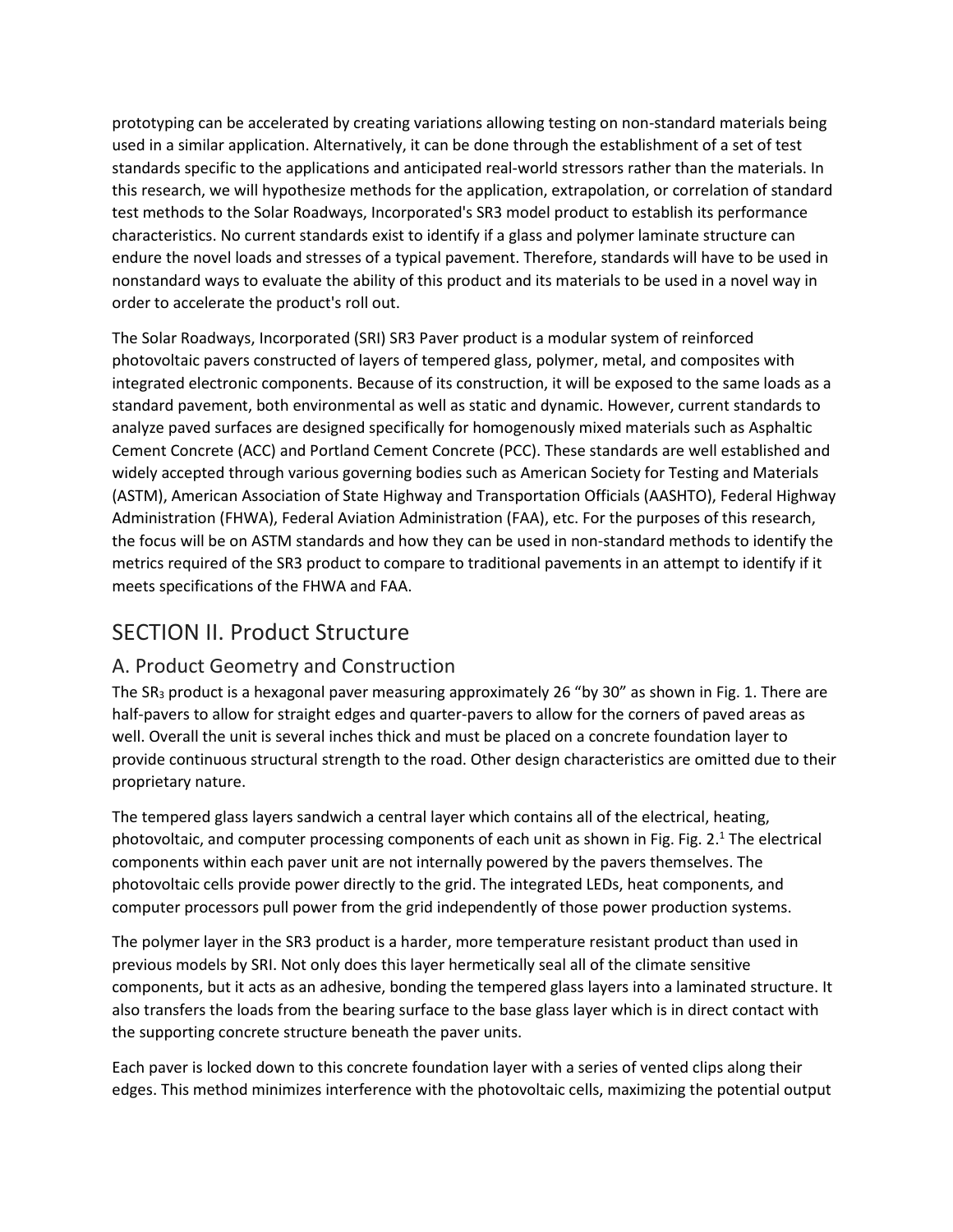of each panel. It also maintains a relatively smooth surface while still allowing for water to flow off the traversable surface. These vented clips allow for the flow of water away from the contact surface of vehicles and users of the pavement which lowers the risk of slick roads due to precipitation.



**Fig. 1.** Solar roadways, incorporated SR3 paver dimensions.



Fig. 2. SR3 paver layered construction.<sup>1</sup>

#### <span id="page-4-0"></span>B. Product Components

The pavers contain multi-colored LEDs as shown in Fig. 3 which can be used to replace painted lines on roads, parking lots, or any other paved surface.<sup>1</sup> In conjunction with the computer processing capability, these could create smart roads that adjust their layout as required to allow for road hazards, safety concerns, specific parking requirements, early warning of approaching emergency vehicles, etc.

The pavers also maintain an integrated heating system which maintains them just above freezing temperatures to prevent the buildup of ice.<sup>1</sup> In conjunction with the vented clips, this capability eliminates the need for costly snow and ice removal operations while maintaining a safe transportation network. This will reduce municipal costs due to maintaining stocks of salt and deicing equipment as well as reduce individual costs from damage to personal vehicles caused by the road salt.

There are also load sensors which could be used to detect obstructions in the roads.<sup>1</sup> In conjunction with the computer processors and the LEDs, this could be used to alert traffic to hazards such as large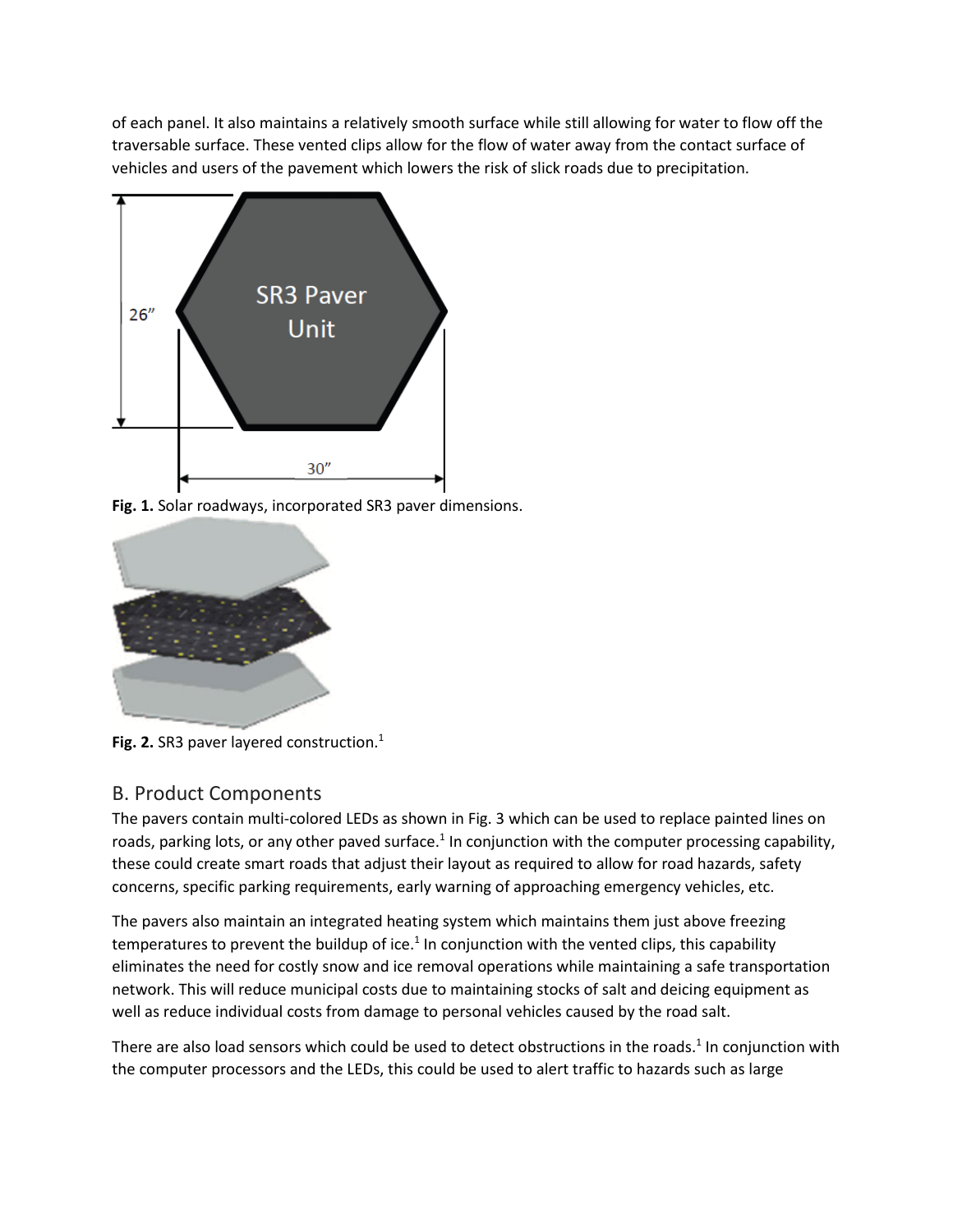animals, falling rocks, or collisions ahead before police and repair crews arrive to respond to the emergency.

The structural and hardware components are in final testing with funding from the Department of Transportation's (DOT) Small Business Innovation Research (SBIR) funding program. <sup>1</sup> The software components will require significant security programming and development and will likely be rolled out in phases. Allowing remote control of road markings will require significant risk analysis due to the potential for grid connected mass transit systems being hacked. Risks are lower for residential roads, parking lots, or sport courts. However, the remainder of this study investigates how to test this complex structure of non-standard materials for use as a pavement.



Fig. 3. SR3 LEDs shown in full daylight.<sup>1</sup>

## <span id="page-5-0"></span>SECTION III. Environmental Testing

#### <span id="page-5-1"></span>A. DOT Required Testing

SRI has been awarded funding for Phase IIB under the DOT SBIR program. In this phase, SRI must perform Freeze/Thaw Cycling and Moisture Conditioning.<sup>1</sup> Due to the unique nature of the construction of the SR3 pavers and the materials they are made of, current standard pavement tests can not be directly applied. There are currently no standards that exist to directly evaluate a glass/polymer composite laminate structure to perform as a pavement surface. Therefore, existing standards must be applied in non-standard ways to identify the performance of the pavers as they would be influenced by stressors in real world conditions based on logical extrapolations of current standards. While there are numerous governing agencies for standardized testing, we will focus on ASTM active standards.

#### <span id="page-5-2"></span>B. Freeze/Thaw Cycling

A key word search of the ASTM library of Active Standards reveals 134 active standards that reference "freeze-thaw" within them. These are generally broken down by material and product. For example, specifications are listed for "Concrete Aggregates," and "Structural Clay Tiles," and "Ceramic and Glass Tile." In reviewing many of these, the method is nearly identical for the majority of the specifications. Generally, they require a specimen to be submerged in a solution and cycled through multiple freezethaw cycles before being visually analyzed for damage and weighed to determine any loss of material.

In identifying a standard most applicable to the unique geometry and intended use of the SR3 pavers, "C1645, Freeze-thaw and De-icing Salt Durability of Solid Concrete Pavers" seems most applicable.<sup>2</sup> Despite material differences, the intended use of the pavers is identical. Both concrete and SR3 pavers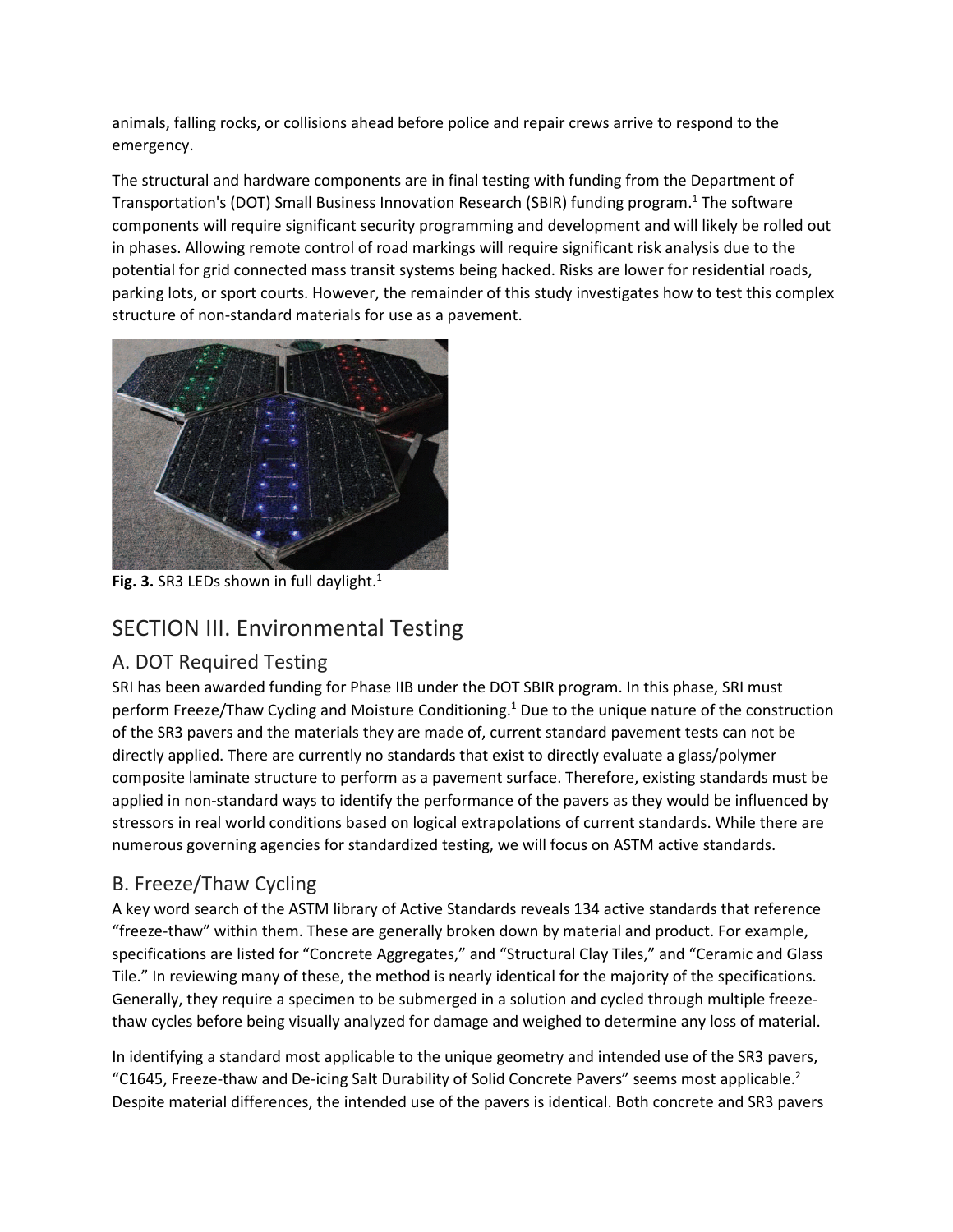are intended for use on a paved surface. By analyzing the SR3 pavers in a manner identical to a concrete paver, a direct comparison can be made. Real world environmental conditions do not change simply because the materials being subjected to them do.

"C1026–13, Standard Test Method for Measuring the Resistance of Ceramic and Glass Tile to Freeze-Thaw Cycling" (which is materially more aligned to the product) specifies several procedures that misalign the specification from expected real world conditions that will affect the SR3 paver. First, it requires the specimens be cut to a specific size whereas C1645 tests full-size pavers.<sup>2,3</sup> Second, it requires that specimens be half-submerged in potable water where as C1645 requires full submersion and allows for a saline solution simulating deicing salts.<sup>2,3</sup> The specimens are cycled 300 times with no specification as to how long they must be kept in a frozen or thawed state whereas C1645 requires 16 hours of freezing and 8 hours of thawing for a single cycle with analysis being completed after 7, 28, and 49 cycles.<sup>2,3</sup> The analysis and report sections for both standards are nearly identical and require weights before and after as well as visual documentation of damage as compared to the pre-cycling condition of the specimen.<sup>2,3</sup>

Because of these differences in the standards, it can be seen that C1645 is a better standard than C1 026 to evaluate the anticipated real-world exposure conditions caused by freeze-thaw cycles to the SR3 paver unit despite that the standard is specified for concrete interlocking pavers. This non-standard application of C1645, when compared to C1026 which is specifically intended for products made of the materials of the SR3 paver is comprised, is found to have a more accurate set of test conditions and the analysis and reports required from both standards are nearly the identical.

#### <span id="page-6-0"></span>C. Moisture Conditions

A similar key word search of the ASTM library reveals 1,026 active standards referencing "moisture conditioning." Whereas the freeze-thaw cycling is material and product specific, several of these standards are also application specific. For example, "Seamless Copper Tube for Air Conditioning and Refrigeration Field Service," and "Preformed High-Temperature Thermal Insulation Subjected to Soaking Heat," and "Water Absorption of Plastics." In reviewing many of these, the method is also nearly identical as found in the freeze-thaw standards. Generally, they require specimens be submerged in a solution after conditioning and then removed and weighed after specific periods of time. Many include a procedure that cycles the specimens through repeated submersions until the weight between measurements changes by less than a specified percent at which point it is considered that the effects further absorption are negligible.

In identifying a standard most applicable to the unique geometry and intended use of the SR3 pavers, "C272/C272M-16, Standard Test Method for Water Absorption of Core Materials for Sandwich Constructions" seems most applicable<sup>4</sup> though "D570, Standard Test Method for Water Absorption of Plastics" is more material specific.<sup>5</sup> C272 is designed to analyze the effects of water absorption of a permeable middle layer of a product between two impermeable layers for changes in the electrical and mechanical properties of the permeable middle layer. This aligns exactly with the structure of the SR3 product. Furthermore, it requires full submersion which is a realistic environmental condition the SR3 pavers must endure.

The primary deviation from this standard is that the specification calls for specimens of specific shapes and sizes. <sup>4</sup> Because the finished edge of the SR3 pavers incorporates metal clips protruding into the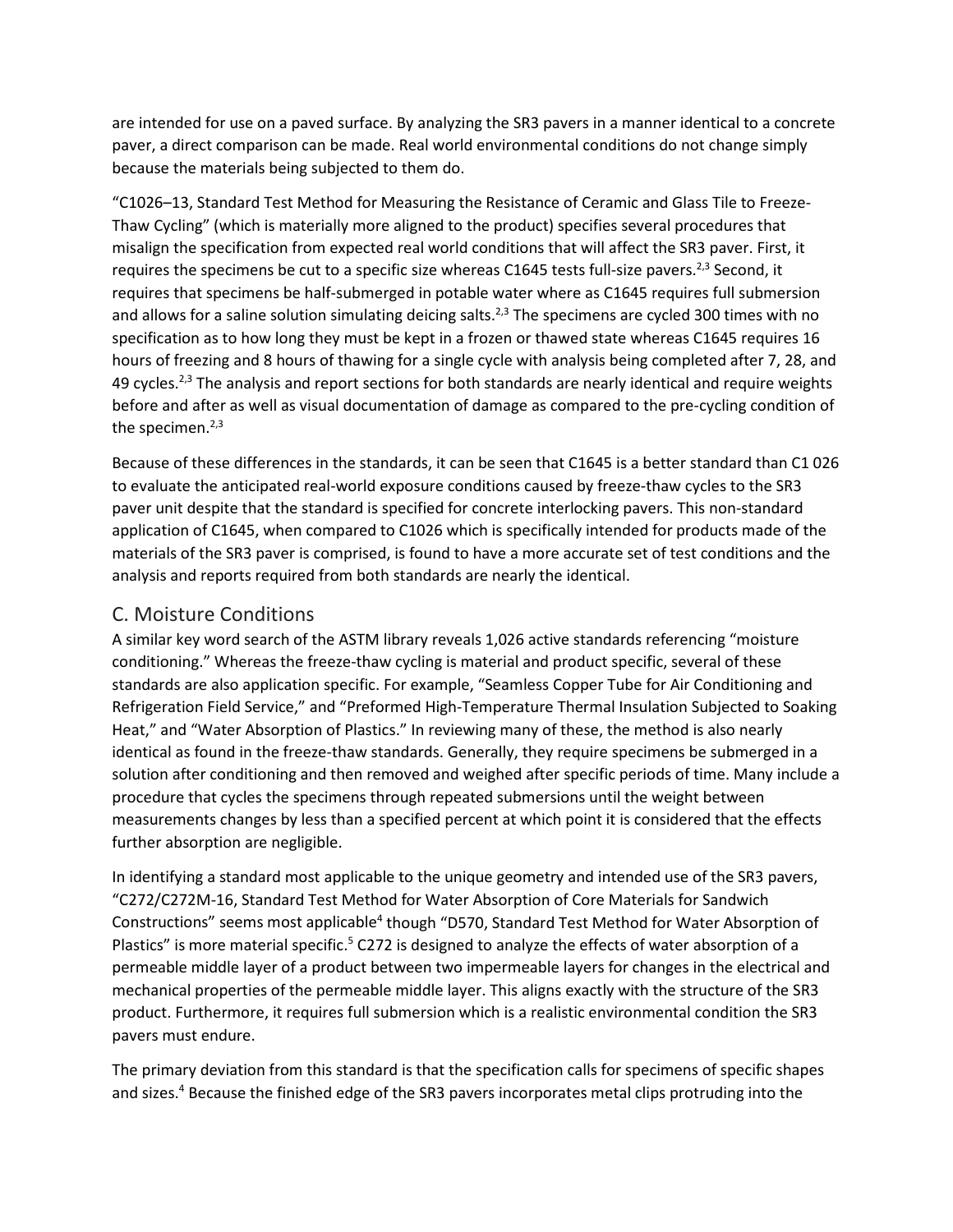surface, testing on a completed paver will reveal more information about the penetration of water into the permeable layer. The standard does state that the specimen sizes are "recommended" but the specimen geometry is a requirement for testing. While standardized test specimens can be cut from a completed SR3 panel, it's likely that the results would be different than from a completed panel. Environmental testing, such as freeze-thaw cycling and moisture conditioning, should make efforts to be done in a manner as close to real-world conditions as possible.

### <span id="page-7-0"></span>D. Environmental Test Standards and Material Specificity

In reviewing the multitude of environmental test standards to find the most applicable ones for the DOT's SBIR Phase IIB funding for SRI's SR3 paver units, it is clear that the methods for the majority of standards intended to evaluate the effects of specific conditions are nearly the same despite being broken into material and/or application specific standards. It's arguable that there's no need for 134 standards to test the effects of freeze-thaw cycling, nor 1,026 for the effects of moisture conditioning. As stated above, the environmental conditions do not change simply because the material does. It's logical that a singular standard for the method of exposing products to specific environmental conditions could be generated for each expected condition. From this standard, a uniform series of standards could be established with an analysis methodology resulting in consumers being able to identify the products performance along specific common metrics. This would allow a more direct comparison of the performance of various materials and products in specific environmental conditions under a singular system of evaluation which would enable much faster product development.

An observable trend is currently taking place amongst the handheld electronics industry with the Ingress Protection (IP) Coding system. This system is uniform regardless of materials or construction and allows a direct comparison of the dust and water penetration resistivity of any handheld electronic device.<sup>6</sup> Arguably, a similar system could be established for all environmental conditions with each industry determining what level of performance must be achieved for specific applications of emerging products and technologies. For example, the water resistance of a product intended for use as a pavement must be IPXX or greater on the IP Code system.

## <span id="page-7-1"></span>SECTION IV. Applied Load Testing

### <span id="page-7-2"></span>A. DOT Required Testing

In addition to the environmental testing previously mentioned, the DOT's SBIR Phase IIB funding to SRI for their SR3 paver unit required Shear Testing and Advanced Loading. Again, due to the unique construction of the SR3 pavers and their component materials, standard pavement shear and load testing methods are not directly transferrable to the product in most cases. The SR3 paver, due to its mixture of both rigid tempered glass and flexible polymer layers, blends the concerns of both rigid and flexible pavements.

Both ACC, or "flexible," and PCC, or "rigid," pavements transfer their loads in different manners. A flexible pavement is essentially a waterproof membrane over an engineered soil which bears the load of the traffic whereas a rigid pavement bears the load directly. Because of this, the load resistance of ACC pavements is allowably lower than PCC pavements. In flexible pavement design, shear loads are a great concern as damage caused by vehicle breaking and turning can rip the pavement and extreme temperatures can cause the pavement to become brittle and crack or re-liquefy and push out from under traffic. These damages expose the engineered soils leading to erosion which reduces the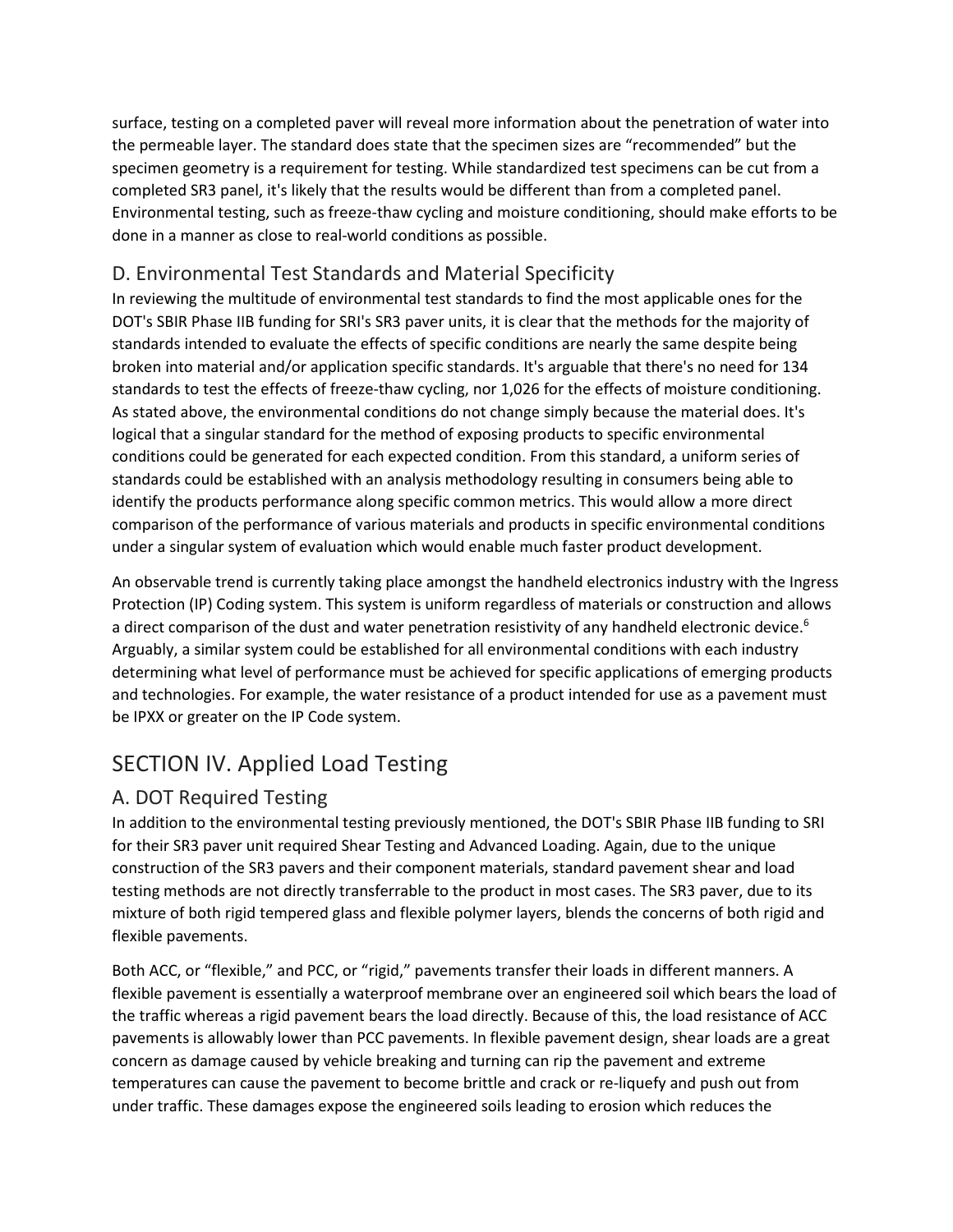structural strength of the road. Rigid pavements, once poured to their design thickness, resist shear loading without great concern though erosion caused by cracks and seams still represents the same concerns. The nature of the SR3 paver's materials and construction standard prevents pavement testing, specifically the common Superpave Shear Tests, from be performed on the product for shear testing. Furthermore, there are no existing tests for complex glass/polymer composite laminates to measure their performance equivalently to rigid pavement tests.

#### <span id="page-8-0"></span>B. Shear Testing

As with the environmental testing, a key word search of the ASTM Active Standards database reveals 867 active standards referencing "shear strength." These cover a broad spectrum of potential conditions in which shear strength is a critical metric such as for "Structural Adhesives," "Thick-Adherend Metal Lap-Shear Joints," and "Bearing Response of Polymer Matrix Composite Laminates." However, as with the environmental tests, many of the specifications for shear testing are centered around a nearly identical test procedure. The test specimen is mounted in a piece of equipment that can either apply tension or compression at a steady, measured rate. Sensors are applied to the test specimen and it is either pulled apart or pushed along parallel axes until failure.

In reviewing those standards for polymer composite laminates, they specify that they're either for fiberreinforced laminates or thin composite laminates and the test equipment pulls the specimen along a single axis. When considering the unique construction of the SR3 paver unit, the forces introducing a shear load would be along the wearing surface of the top glass layer. This means that the polymer layer can be equated to a thick adhesive between two tempered glass adherends which must hold the structure together when shear forces are introduced to the wearing surface.

There are specific tests for shear testing of adhesives. The most applicable, given the thickness of the glass adherends, appears to be "D5656-10, Standard Test Method for Thick-Adherent Metal Lap-Shear Joints for Determination of the Stress-Strain Behavior of Adhesives in Shear by Tension Loading". <sup>7</sup> As shown in Fig. 4 pulled from the standard, this specification allows the identification of the stress-strain relationship of an adhesive, not it's adhesion to the adherend, as it is put in tension between thick adherends. 7

In order to evaluate the adhesion of the polymer to the glass adherends, "D4027, Measuring Shear Properties of Structural Adhesives by the Modified-Rail Test" seems most applicable.<sup>8</sup> Whereas D5656-10 evaluates the stress-strain relationship of the adhesive itself in tension which is a critical metric given the thickness of the polymer layer in the SR3 paver, D4027 specifically measures the "bond shear strength determined as the shear stress at failure" of the adhesive.<sup>8</sup> Note 1 of the specification states that "common construction materials may also be used for adherends" allowing the use of the tempered glass to directly measure the polymer's adhesion to it. <sup>8</sup> As shown in Fig. 5, the specimen for this test places the two adherends into rails that pinch them while a force is applied parallel to the adhesive's axis causing the exact alignment of forces as would happen in real world applications of the SR3 paver.<sup>8</sup>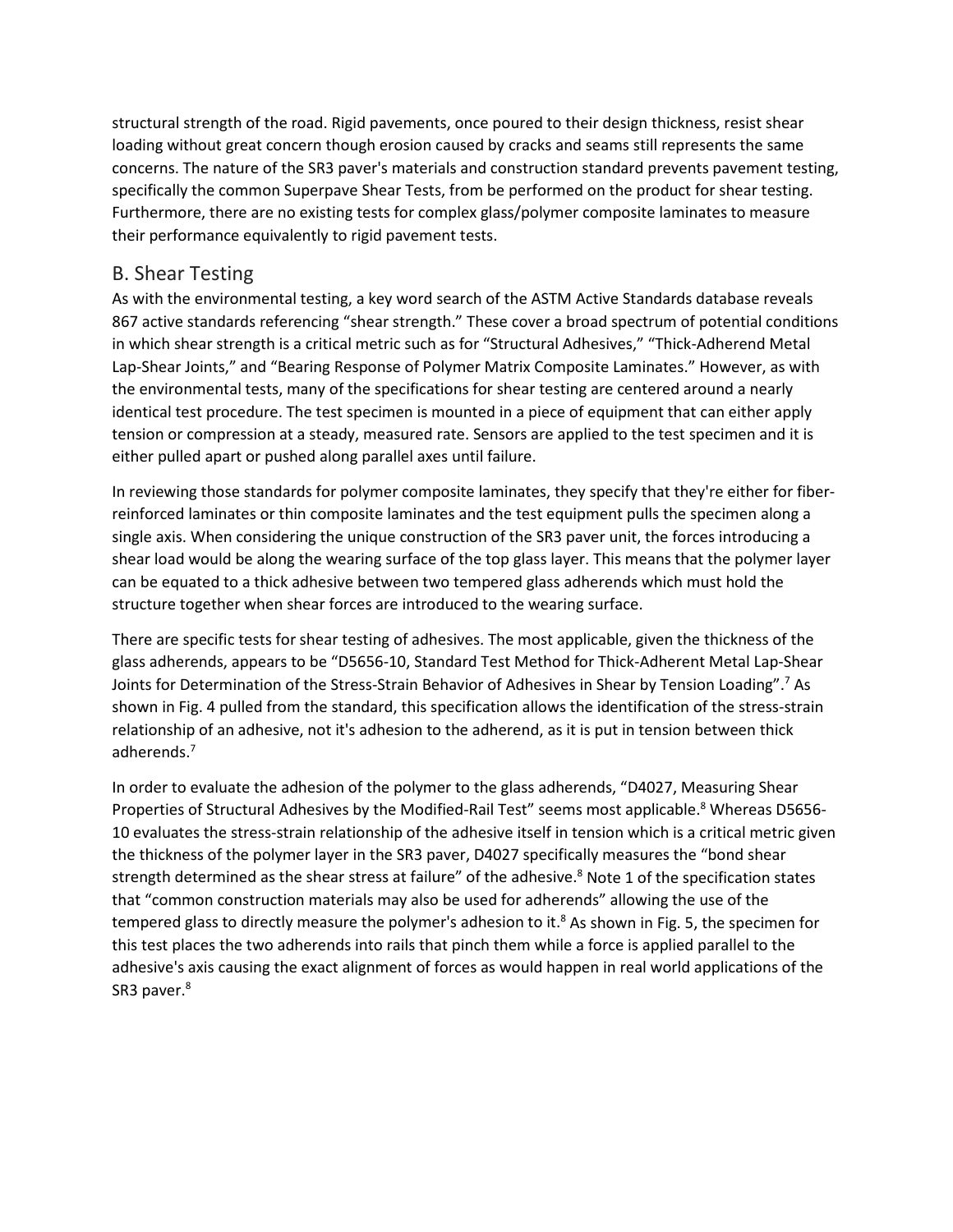

**Fig. 4.** Test specimen preparation diagram for D5656-10. 7

One limitation of this standard is that the adhesive layer thickness is limited to 0.5" maximum.<sup>8</sup> Therefore, custom test specimens would have to be manufactured or it would have to be applied in a non-standard method. However, should the maximum thickness be exceeded, it's likely that the loading would be transferred from the bond between the polymer and the tempered glass to polymer itself. This may cloud the results as the maximum shear load achieved would be resisted by both the adhesion and the shear strength of the polymer combined rather than purely the adhesion. This may find the specific shear strength of the unit, but additional testing will have to be done to identify the shear strength of the clips beyond the scope of this line of paver specific research.



**Fig. 5.** Test specimen preparation diagram for D4027. 8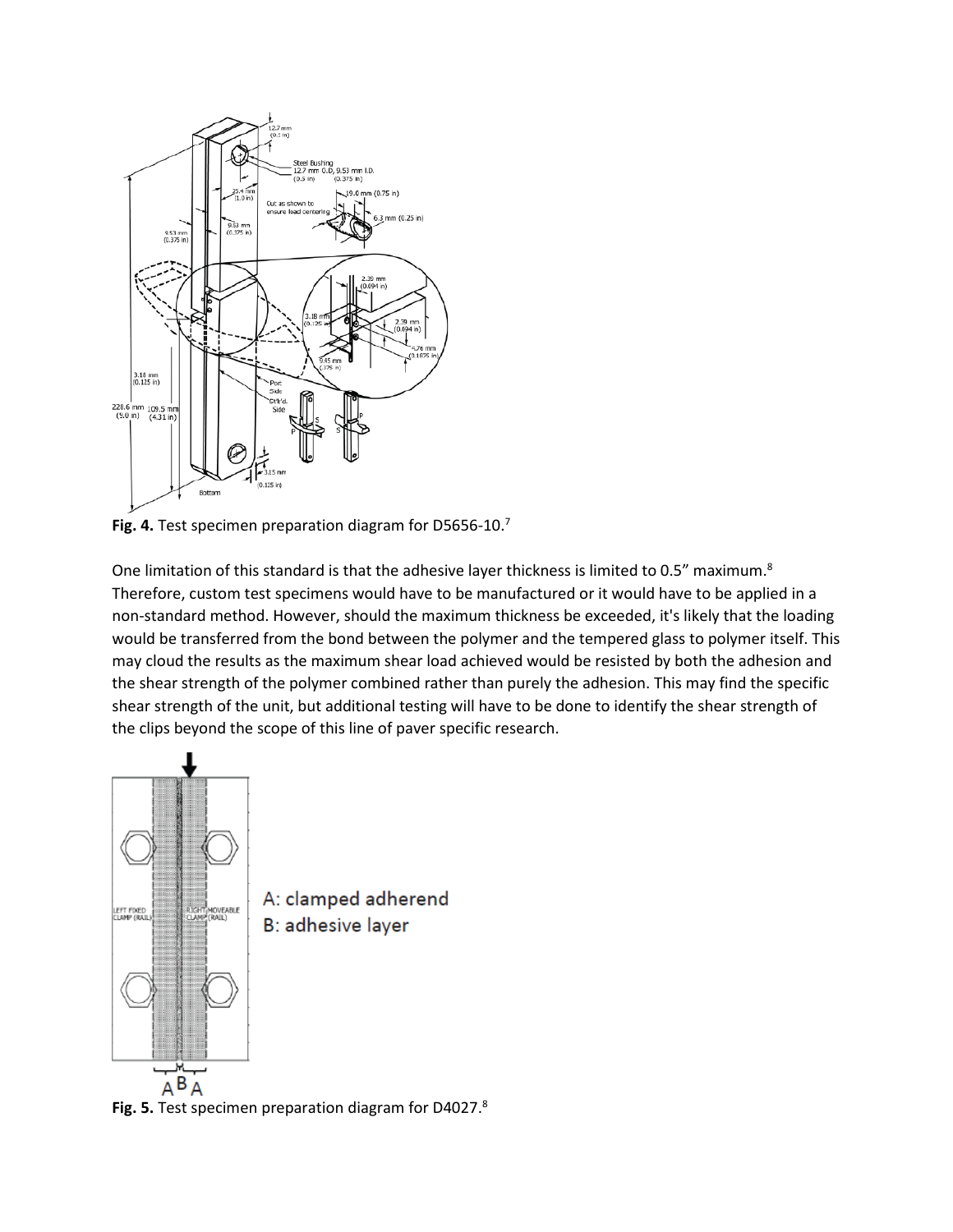What both of these shear methods disregard is the effects of the geometry of the hexagonal paver on the resistance of shear forces. Though the forces may be applied in a generally linear way during breaking and accelerating, they can also be applied in any number of directions or changing in direction and the top layer of glass will disperse that force over a larger surface area than the linear test specimens in these specifications allows. "D4255M-15a, Standard Test Method for In-Plane Shear Properties of Polymer Matrix Composite Materials by the Rail Shear Method" [9] may allow for this if applied in a non-standard method.

The three-rail method allows the testing of a panel of a material for its shear properties. The specimen is intended to be prepared as shown in Fig. 6 with a maximum thickness of 0.125". <sup>9</sup> However, if we disregard the specimen specifications and simply machine an entire SR3 paver unit to attach the threerail fixture as shown in Fig. 7, we can measure the shear strength of the unit as a whole.

In order to attach the SR3 paver panel to the three-rail test fixture, notches would have to be cut all the way through the glass and polymer layer on alternating sides of the paver as shown on cross-sections A-A and B-B in Fig. 7. Additionally, bolt holes would have to be drilled through the remaining glass layer to allow attachment of the fixture itself. The dimensions of these notches and the layouts of the holes would have to allow the fixture to be attached tightly but without pinching. There are noted variations in the specification allowing for alternate methods of attachment of the rails depending on the material being attached including more bolts, sandpaper, and adhesives.

Though this is an extreme modification of the test standard's specification for test specimens, it would allow direct analysis of the total shear strength of the paver to resist shear loads induced by traffic on its surface. Across all of the various methods of shear testing, there are a few apparati used and a few methods by which the force is applied. However, they all equate to attaching the test specimen to fixtures consisting of rails either pinching or bolted to the fixture and pushing or pulling the two rails in opposing directions. This same generalized method of applying the force is then broken out into numerous specifications for various materials and applications. Though there are a few variables that may be measured through this loading method such as the stress-strain relationship of the polymer layer itself versus the adhesion to the adherends, the methodology is nearly the same.



**Fig. 6.** Test specimen preparation diagram for D4255M-15a. 9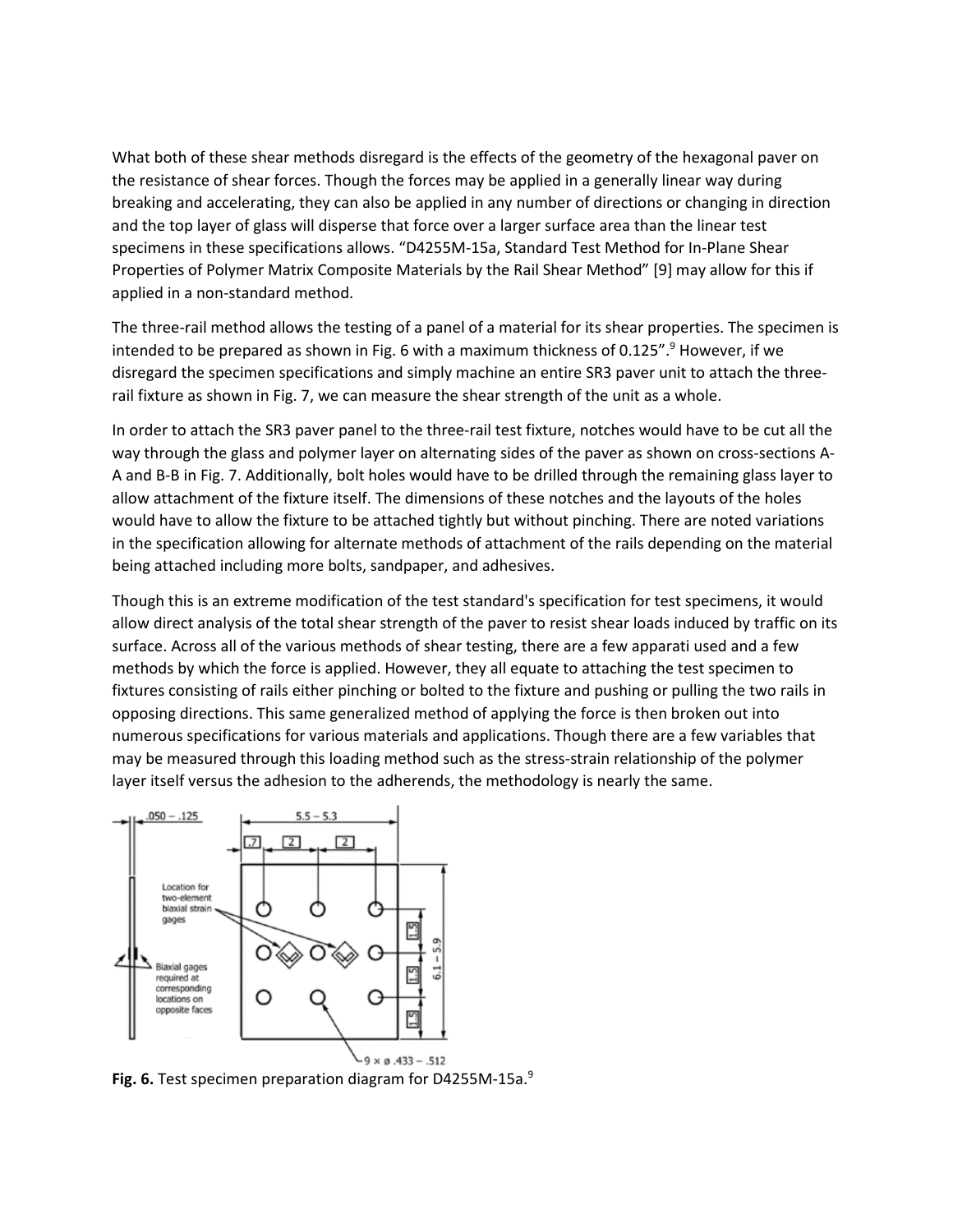



Because of the universality of the application of forces, efforts towards simplification of these standards could be made in a similar manner to how the Environmental Testing standards are proposed to be simplified above. A universal three-rail specification could be established, regardless of the material, with test specimen standards for determining specific material characteristics and different test specimen standards for determining specific product characteristics. The same could be done for the two-rail method and any other method based on the fixture used to test the material or product. The researcher conducting the test would have to pick which fixture best applies for the specific metrics they desire and the specimen they want to evaluate, but given that there's a limited number of fixtures and methods, the entire library of 867 standards might be able to be simplified down to a handful.

#### <span id="page-11-0"></span>C. Advanced Loading

Advanced Loading, for pavement testing, is most typically done with a "Dynaflect" or "Road Rater" apparati in accordance with "ASTM Active Standard D4602-93(2015), Standard Guide for Nondestructive Testing of Pavements Using Cyclic-Loading Dynamic Deflection Equipment" which can be done directly to the SR3 pavers with no variation despite the standard not reflecting glass/polymer laminates as a standard test specimen.<sup>10</sup> However, neither of these apparati are available to this research team. Existing point load testing and impact resistance has been completed on the tempered glass surface of the SR3 paver unit, from which it was identified that it's performance was satisfactory for DoT standards. One area that the product has not been vetted for is use on airfields which is a very valueadded application for this technology given the volumes of potential represented on site.

In researching airfield construction standards, the FAA currently uses the FAARFIELD Airport Design Software package as its standard pavement design methodology, which available for free from [www.faa.gov.](https://ieeexplore.ieee.org/document/www.faa.gov)<sup>10</sup> In order to use this software, the only variable for the pavements that must be known is the Modulus of Elasticity. This can be tailored for the concrete based on the mix and additives and can be evaluated for the SR3 paver based on existing standards in the same way airfield rigid pavement mixtures have their Modulus of Elasticity determined. If we conceptualize the SR3 pavers to be a non-bonded rigid overlay by definition, we can use existing methodologies to design with the pavers as the surface of the airfield pavement.

UFC 3-260-02, Chapter 9, Paragraph 3.e.(1) specifies that military airfields are to be designed based on the three-point flexural beam test per ASTM C78.<sup>12</sup> This standard's application of the three-point flexural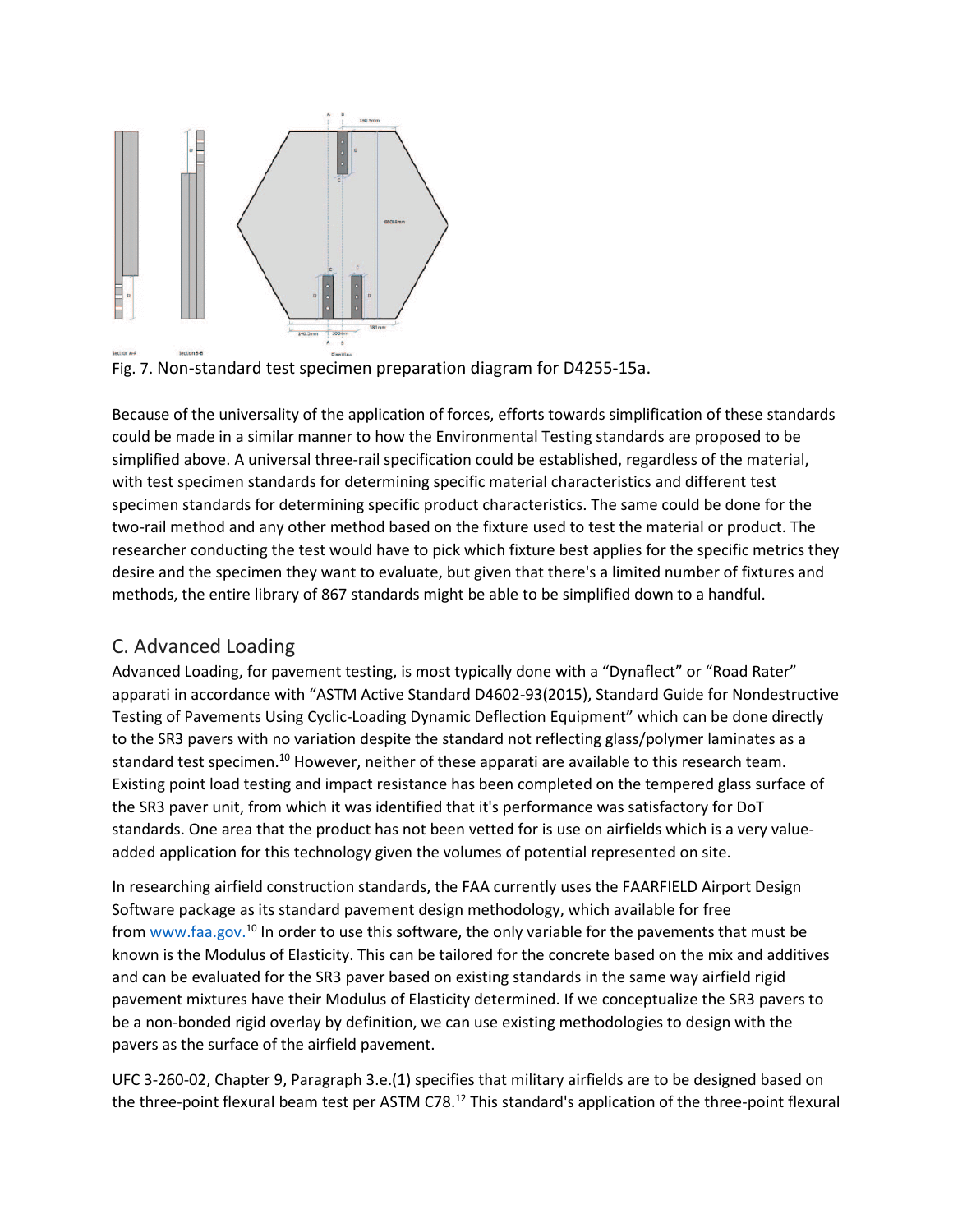test methodology is nearly identical to that of Active Standard "D7264, Flexural Properties of Polymer Matrix Composite Materials" as showing in Fig. 8.<sup>13</sup> D7264 can be used to evaluate the SR3 paver as it specifically sates in paragraph 5.5 that it "may also be used to determine flexural properties of structures" and the results of this standard reveal the Flexural Modulus of Elasticity.<sup>13</sup>

This test specification, as with most of those specifying the use of the three-point loading fixture, requires the test specimens to be cut into specific ratios of dimensions. This is feasible with the SR3 paver using a diamond bladed band saw to cut through the entire cross section at various points to create multiple test specimens to account for variations in the electrical components in the polymer layer causing differences in the overall strength of the paver.

This standard reveals the one variable needed to use the FAA's FAARFIELD standard software for pavement design with the unknown variable being the rigid pavement underlay. Additionally, this software allows design with multiple layers in the pavement cross section so it could theoretically be modified to identify the strength of the surface if the SR3 pavers were to be placed directly on top of the existing pavement profile.

Alternatively, we can potentially use existing airfield pavement design equations to hand calculate the required thickness of the concrete layer beneath the SR3 pavers. If preferred over using the FAARFIELD software design package,  $(1)$  provides the calculation for a non-bonded, rigid overlay of a rigid pavement. This equation matches Equation 17–3 from UFC 3-260-02.<sup>14</sup>

$$
h_o = \sqrt{h_d^2 - C\left(\frac{h_d}{h_e}*h_E\right)^2}
$$

(1)



**Fig. 8.** Three-point loading methodology diagram.

| $\circ$ | = new overlay thickness (SR3 paver thickness)                                                                                                                                                                               |
|---------|-----------------------------------------------------------------------------------------------------------------------------------------------------------------------------------------------------------------------------|
|         | = pavement thickness if full cross section were made of material with empirically determined<br>flexural strength of the overlay (if SR3 paver placed directly on subgrade, how thick would it have<br>to be)               |
| e       | = pavement thickness if full cross section were made of material with the measured flexural<br>strength of the underlay (if existing pavement were thickened to meet design requirements, how<br>thick would it have to be) |
| E       | = existing underlay thickness                                                                                                                                                                                               |
|         | = Condition Coefficient of Existing Pavements (reference UFC 3-260-02, Chapter 17, Paragraph<br>5.b.)                                                                                                                       |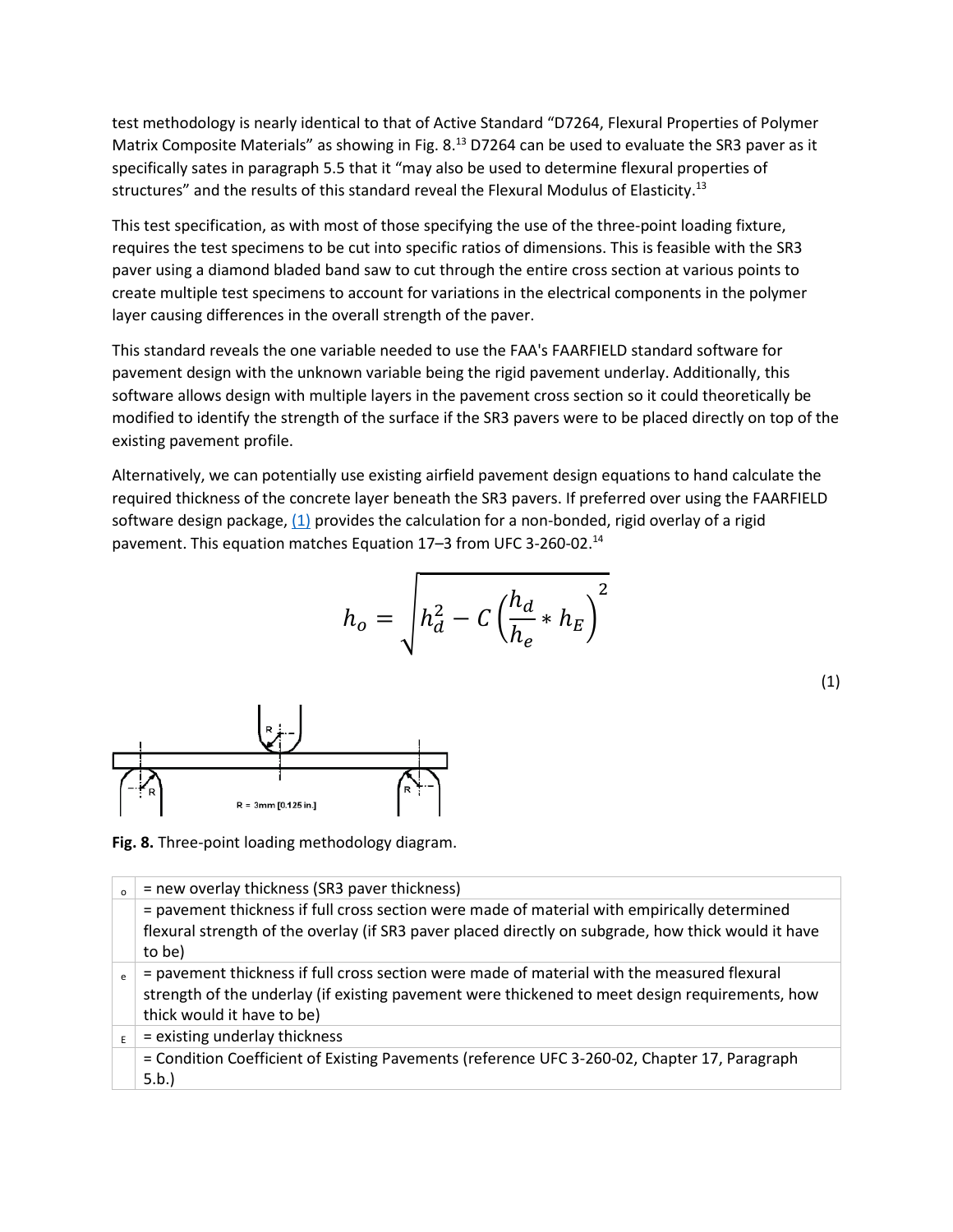As  $h_0$  and C are known or can be identified from tables, the only variables are  $h_d$  and he which can be found with [\(2\),](https://ieeexplore.ieee.org/document/#deqn2) which is Equation 12–1 from UFC 3-260-02, and calculates a pavement thickness over a stabilized base and/or subgrade.<sup>14</sup>

$$
h_o = \sqrt[1.4]{h_d^{1.4} - \left[ \left( \sqrt[3]{\frac{E_b}{E_c}} \right) h_b \right]^{1.4}}
$$

(2)

| = pavement thickness ( $h_d$ or he for Eqn (1))                                                    |
|----------------------------------------------------------------------------------------------------|
| = design thickness if full cross section were made of in situ stabilized base as identified in the |
| design curves in UFC 3-260-02, Chapter 12                                                          |
| = Modulus of Elasticity of the stabilized base                                                     |
| = Modulus of Elasticity of the pavement (SR3 paver for $h_d$ or existing concrete for he)          |
| = thickness of stabilized base                                                                     |

Using these equations, we can calculate  $h_0$  from  $(1)$  which equates to the minimum required thickness for the SR3 pavers. So long as the pavers are thicker than this minimum, they suffice as a non-bonded overlay of the rigid pavement. There are other versions of these equations should the products be considered partially bonded, involve flexible pavements, or other possible variations to these assumptions and conditions.

Regardless of how the pavement design is completed, the critical variable is the Modulus of Elasticity which can be found from D7264 which specifies the three-point loading test which is nearly identical to the required test for airfield pavements from C78 which is the required standard for pavement thickness design per UFC 3-260-02.

#### <span id="page-13-0"></span>D. Applied Load Test Standards and Material Specificity

As with the Environmental Test Standards, the Applied Load test standards are broken out into seemingly unnecessarily material specific categorizations. This is exacerbated in this case by the fact that there are a limited number of standardized fixtures with which the loads can be applied. These fixtures can only be attached to the test specimens in a limited number of ways. Therefore, it is feasible to break out these specifications into fixture specific test standards based on the desired variables such as "Flexural Strength Testing using the Three-Point Loading Method" or "Shear Strength Testing using the Three-Rail Loading Method." This would reduce the total number of test standards greatly, simplifying the overall process of product testing.

These specifications could contain recommendations based on subjective material characteristics such as brittleness or flexibility, thin or thick specimens, laminates or homogenous specimens, but should not reference the materials being tested. This would allow direct comparison of various materials for specific applications, eliminating the struggle to find appropriate test standards for materials being used in novel manners.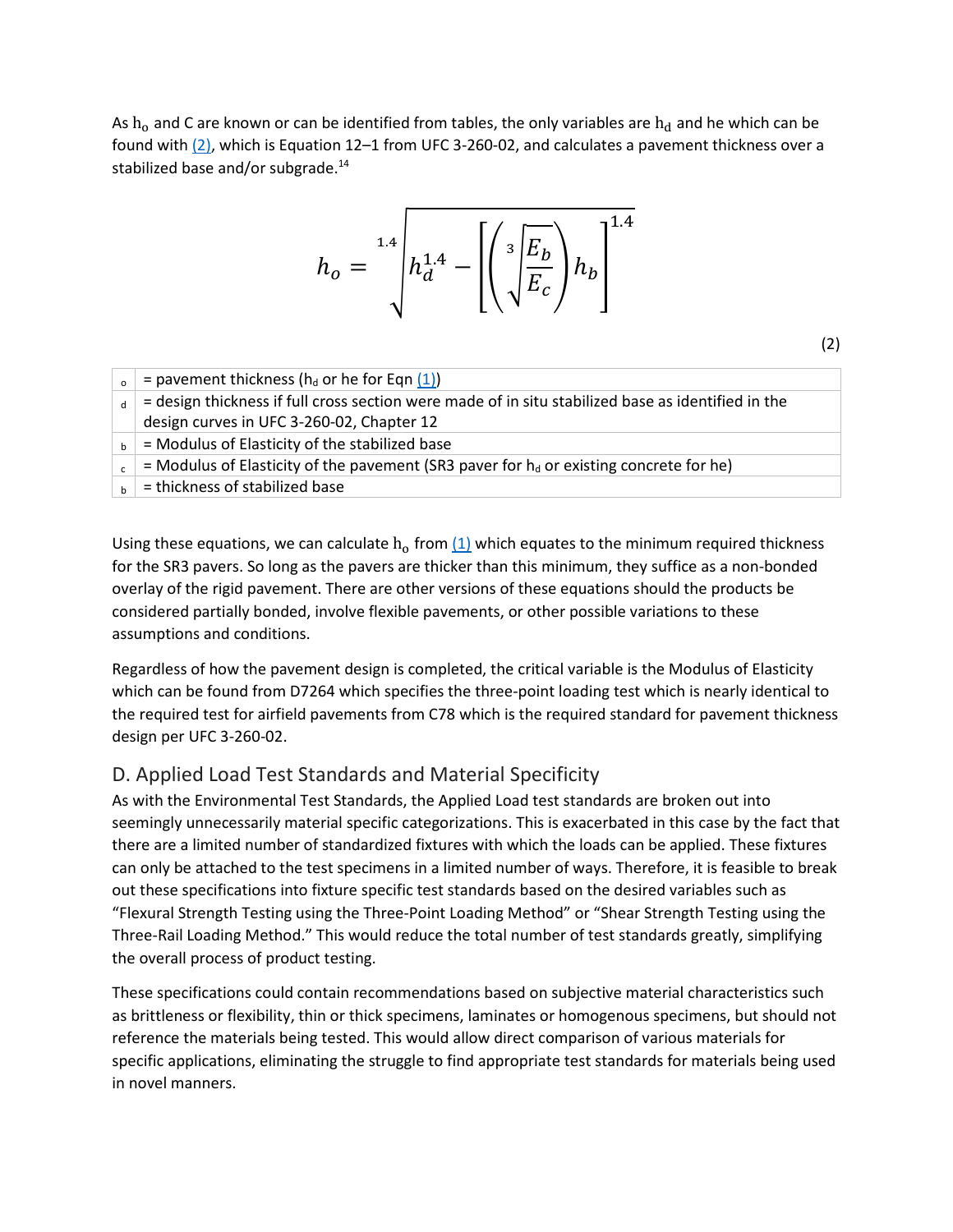# <span id="page-14-0"></span>SECTION V. Standardized Testing of Non-Standard Photovoltaic Pavement Surfaces

Traditionally, photovoltaic surfaces are non-trafficked surfaces. They have not historically been designed to be required to be safe for pedestrians, vehicles, aircraft, or frankly anything except precipitation and dust to rest on their surface. For this reason, they've been designed specifically to protect the photovoltaic cells beneath the surface. This emerging market of photovoltaic pavement systems necessitated a need to conduct entirely different testing on photovoltaic structures.

Existing test standards are generally written specifically for traditional materials being used in relatively common manners within certain industries. When materials are to be used in novel ways, there are not existing test standards to evaluate their safety or performance. For this reason, existing test standards must be adjusted in one of several ways to identify if a product made of novel materials can be used safely in novel manners. The standards may be implemented directly, without variation, as the material from which a product is made does not affect the manner in which natural stressors are applied. Alternatively, standards using the same application of forces as expected in real world scenarios, but not matching those used for traditional materials, may be used and the resulting analysis can be done to identify the same characteristics as traditional material tests. Otherwise, standards using the same test fixtures may be used as those standards used on traditional materials.

In reviewing this requirement to vary standardized tests or find equivalents for non-standard materials, it's clear that many of the material specific divisions in ASTM testing standards are unnecessary as the methodologies and analyses between them are nearly identical. It may optimize the library of standards if material specific divisions were eliminated. Test standards should be established based on the stressors the product must endure for environmental testing or based on the fixtures and/or application of loads for applied load testing. This seems to be a feasible adjustment of the library of standards if it's acknowledged that the application of stressors and forces does not change simply because the material does. This simplification of the library of standards could reduce the time to market for product development significantly as direct comparisons are more feasible. Researchers and experts from specific fields and industries could identify performance specifications, as many already do, for products intending to be used within their area of field.

Material specific testing is still a value added line of research as it identifies specific material characteristics. This can be used to optimize product designs and rule out specific materials from use for certain applications due to safety or other concerns.

## <span id="page-14-1"></span>ACKNOWLEDGMENT

The authors would like to thank Scott and Julie Brusaw who shared information and helped in the scoping of this line of research.

## <span id="page-14-2"></span>References

- **1.** S. Brusaw, J. Brusaw, Solar Roadways: A Real Solution, Solar Roadways, Incorporated, [online] Available: http://www.solarroadways.com/.
- **2.** C1645/CI645M-11 Standard Test Method for Freeze-Thaw and De-icing Salt Durability of Solid Concrete Interlocking Paving Units, ASTM International, 2011.